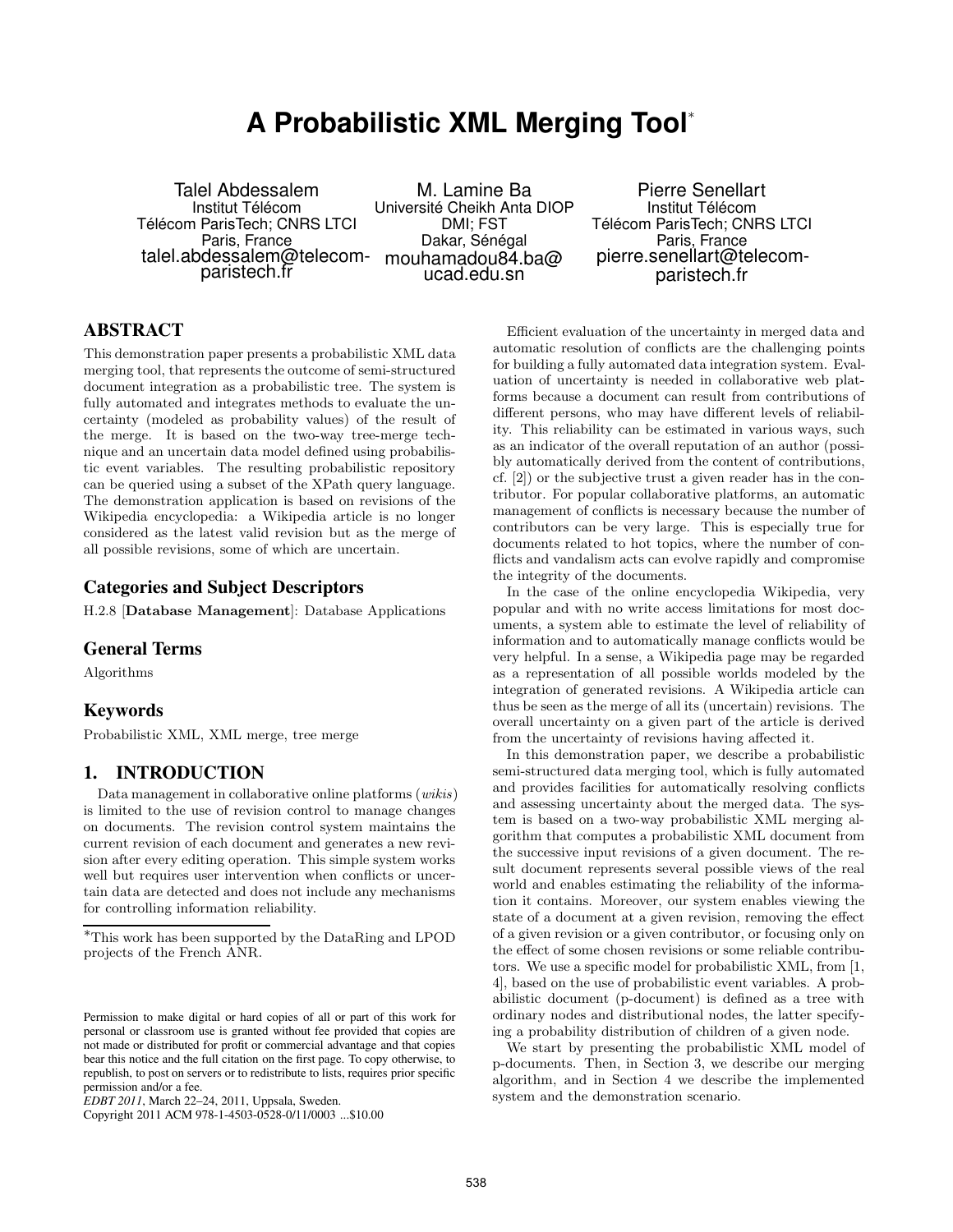#### **2. PROBABILISTIC XML**

A probabilistic XML document is a representation of a probability distribution over a space of ordinary XML documents. We follow the framework of a general probabilistic XML model, from [1], in which this distribution is modeled in terms of a probabilistic process that generates an ordinary random XML document (seen here as an unranked, labeled, and ordered trees). Note that [1] assumes unordered trees, but the same theory can be extended to ordered trees (as in [3]), that are better adapted to our application to Wikipedia revisions.

*Probabilistic Documents.* A p-document is a tree with two types of nodes. We have the ordinary nodes, the regular XML nodes which may appear in random documents, and the distributional nodes. The latter are only used for defining the probabilistic process that generates random documents (but they do not occur in those documents) by specifying how the children of a given node are randomly selected. Several families of probabilistic documents, characterized by different types of distributional nodes, have been proposed in the literature [1]. A general distinction is made between local distributional nodes (where the probabilistic choice is made at each node independently of all other choices) and global ones. The former tend to be more tractable querywise, whereas the latter express more compactly the dependencies resulting from update operations [4]. Since the tree merging operations we use for obtaining a probabilistic document can be seen as a succession of updates, we focus here on global distributional nodes, and, more specifically, on the very general fie nodes [4] (standing for formula of independent events) where each distributional node is annotated with an arbitrary propositional formula over Boolean random variables. All update operations can be made in polynomial-time data complexity, with the downside that all non-trivial queries are  $\#\mathbf{P}$ -hard to evaluate in this model. This probabilistic XML representation system is denoted  $PrXML^{\bar{f}\hat{e}}$ .

Formally, a p-document  $\hat{\mathcal{P}} \in \text{PrXML}^{fie}$  is an unranked, labeled, ordered, tree with ordinary and distributional nodes (the root and the leaves are assumed to be ordinary), along with a set of *probabilistic events*  $\{e_1 \ldots e_n\}$  (Boolean random variables), with probabilities  $Pr(e_i) \dots Pr(e_n)$  of being true. The assumption is that these events are all probabilistically independent, i.e.,  $Pr(e_i \wedge e_j) = Pr(e_i) \times Pr(e_j)$  for all  $i \neq j$ . Each distributional node n of  $\hat{\mathcal{P}}$  is associated with a propositional formula  $\phi(n)$  over  $e_1 \ldots e_n$ . The probabilistic process that generates a random document  $P$  from a  $\hat{P}$  is as follows: (i) choose a valuation for all event variables, setting  $e_i$  to true with probability  $Pr(e_i)$  for each  $1 \leq i \leq n$ ; (ii) remove all distributional nodes n whose formula  $\phi(n)$  evaluates to false for this valuation; descendants of removed nodes are removed as well; (iii) remove all remaining distributional nodes (whose formula was evaluated to true) and connect their ordinary children to their closest ordinary ancestors.

An example  $PrXML<sup>fe</sup>$  p-document, along with its three possible documents and their probabilities, is depicted in Figure 1. For concision of representation, fie distributional nodes are simply represented as annotations on the edges connecting their two closest ordinary ancestor and descendant. Following this convention, we will refer in the following to formulas attached to a node for the formula of a virtual



Figure 1: a) PrXML $^{fie}$  p-document; b) its three corresponding possible documents and their probabilities



Figure 2: a) base revision; b) node  $p_2$  is added ; c) node  $p_2$  is then removed

distributional node in between the node and its father.

*P-Documents and Data Integration.* A probabilistic document can be considered as the result from a number of data integration operations, as in [8, 4]. P-documents provide a concise representation of imprecision and give the possibility to keep lineage (or provenance) information about the data: probabilistic events can represent the source of each operation, and the probability in these events the confidence one has that the source is certain.

In our context of revisions in collaborative platforms, several natural semantics can be associated to the event variables. One possibility is to see each successive revision as an independent event and represent the uncertainty in this revision as the probability of this independent event. More realistically, one can use probabilistic events  $e_i$  to denote the author of a given revision and their probability  $Pr(e_i)$  the trust or reputation attached to this particular contributor. Finally, it is possible to combine the two approaches and assign to each revision a more complex event formula depending on multiple events identifying different components of the lineage of the formula.

In the management of Wikipedia revisions, a new revision of a document is generated from the current revision when a set of operations of updates is executed. Figure 2 shows a simplified example of an update operation on a Wikipedia revision where a single node is added and then removed. To integrate these revisions, which is the purpose of this work, we encode these update operations with event formulas of a global p-document, which represents the entire set of revisions.

# **3. MERGING PROBABILISTIC XML DATA**

Our system realizes the integration of probabilistic XML documents based on probabilistic events with a two-way tree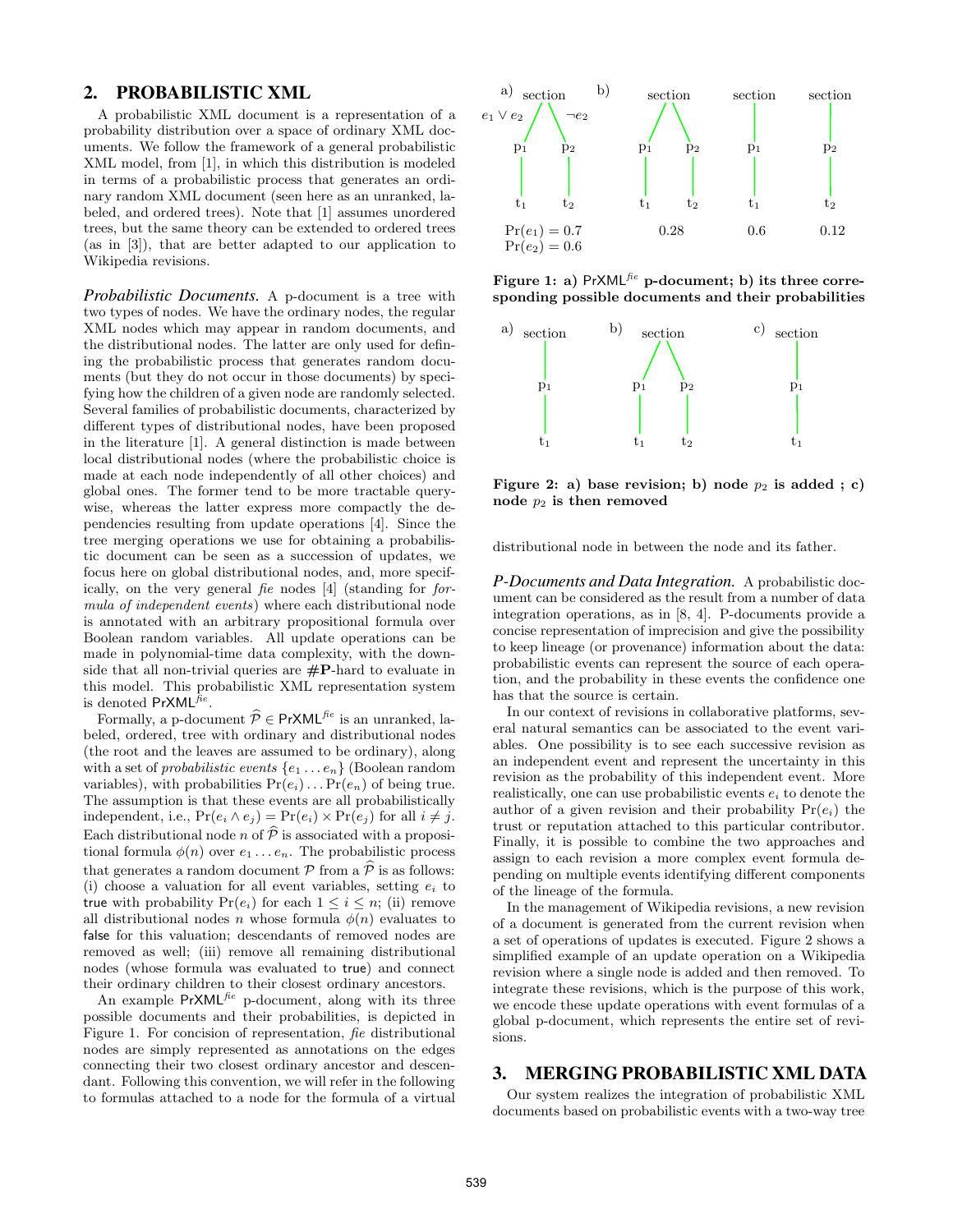merging technique. The merge of two successive revisions is done in two steps. Firstly, the merge algorithm finds shared, added, and deleted nodes in two successive revisions, in the same spirit as [6, 7]. Secondly, this information is merged into the global p-document that is incrementally built out of all revisions. We detail these two steps further.

For our application case, the merge of Wikipedia revisions, we implemented a search interface that allows retrieving a list of revisions of a given page from either a sample in a local database or from the online Wikipedia platform on demand. The Wiki-formatted revisions are then converted to XML by following the structure (sections, subsections, paragraphs, etc.) of the article. In Section 4, we give more details on the functionalities included in the system.

We consider the following example of a Wikipedia article with four successive revisions:

- 1. An introduction paragraph is added to the initially empty document.
- 2. A section is added after the introduction, containing some initial text.
- 3. This section is removed.
- 4. The section added in revision 2 and deleted in revision 3 is restored.

This sequence of revisions is typical, for instance, of a vandalism act that is subsequently corrected (but the vandal may either be the one that adds an irrelevant section and then restores it back after deletion, or the one that removes a valid section).

Let  $r_1 \ldots r_n$  be the *n* successive revisions of a given article (i.e., n ordinary XML documents). By convention, we assume that  $r_0$  is a root-only document. We build iteratively, for each  $1 \leq k \leq n$ , a p-document  $\widehat{P}$  corresponding to the merge of the first k revisions. In addition to building  $\hat{\mathcal{P}}$ , our algorithm maintains a function  $\alpha$  that serves to remember the mapping between nodes of revisions  $x$  and nodes of the p-document  $\alpha(x)$ . Initially,  $\hat{\mathcal{P}} = r_0$  and  $\alpha$  maps the root of  $r_0$  to that of  $\widehat{\mathcal{P}}$ . We iteratively match  $r_{k-1}$  with  $r_k$  and report the result of the match into  $\mathcal{P}$ .

*Matching of Revisions.* Consider two two revisions  $r_{k-1}$ and  $r_k$  to be matched. Let  $f_k$  be the event formula associated to revision  $k \left( f_k \right)$  describes the provenance of this revision, we explain in Section 4 how we choose it in our application). The semantics of that formula is that it evaluates to true if the revision is considered to be valid.

The matching of XML trees consists in determining a node correspondence between the two trees. We assume that only nodes at the same depth level in the trees match (i.e., for any node  $n \in r_{k-1}$  and  $m \in r_k$  that match, the children of  $n$  may only match children of  $m$  and vice versa). The matching algorithm gives as result three sets:

- A set D of deleted nodes: if  $x \in A$  then  $x \in r_{k-1}$  and x has no match in  $r_k$ .
- A set A of added nodes: if  $x \in A$  then  $x \in r_k$  and x has no match in  $r_{k-1}$ .
- A set M of matched couples: if  $(x, y) \in M$  then  $x \in$  $r_{k-1}$  and  $y \in r_k$  match.

The algorithm finds the shared nodes in the two trees by matching text content of leaf nodes, and children element sequences of internal nodes; more details can be found in [6]. Then, the deleted nodes in the first document and the added ones in the second one are discovered separately as those



Figure 3: Example merge result p-document resulting from the merging process

with no match.

*Merging Matches.* In this step, we update the p-document with nodes and event formulas describing the match between the two successive revisions. Let  $f_{\text{f}e_{old}}(x)$  and  $f_{\text{f}e_{new}}(x)$  be the event formula attached to a node  $x \in \hat{\mathcal{P}}$  respectively before and after this merge.

We proceed as follows:

• For deleted nodes  $x \in S$ , we set

$$
f_i e_{\text{new}}(\alpha(x)) = f_i e_{\text{old}}(\alpha(x)) \wedge (\neg f_k).
$$

• For  $(x_{k-1}, x_k) \in M$ , we set  $\alpha(x_k) = \alpha(x_{k-1})$  and

$$
f_i e_{\text{new}}(\alpha(x_k)) = f_i e_{\text{old}}(\alpha(x_k)).
$$

- For added nodes  $x \in A$ , we look for the lowest ancestor  $a_k$  of  $x_k$  such that  $(a_{k-1}, a_k) \in M$  for some  $a_{k-1}$ . We compare the subtree  $T_k$  rooted at a child of  $a_k$  that contains  $x_k$  with each of the subtrees rooted at children of  $\alpha(a_{k-1})$ . There are two possible situations:
	- We do not find a match: then we add a new node x to  $\overline{\mathcal{P}}$ , with  $\text{fie}_{\text{new}}(x) = f_k$ .
	- We find a match  $c_{k-1}$ : then we set

$$
f_i e_{\text{new}}(\alpha(c_{k-1})) = f_i e_{\text{old}}(\alpha(c_{k-1})) \vee f_k.
$$

In both cases, we set  $\alpha(T_k)$  correspondingly.

Obvious simplifications of these formulas are made, so that, for instance, true  $\vee \phi$  is replaced with  $\phi$ , or  $e \vee \neg e$ is replaced with true. We also not repeat on a node the conditions of its ancestors.

The output of the whole process on the four-revision article evoked earlier on is depicted in Figure 3, when  $f_k$  is simply an independent event variable  $e_k$  for all  $k$ .

# **4. DESCRIPTION OF THE SYSTEM**

*Semantics and Use Case.* In our demonstration application (Wikipedia), we associate each revision  $r_i$  of a given document with a unique event  $e_i$ , as well as with an event  $e'_j$ identifying its author. The event formula coming with the revision is  $f_i = e_i \wedge e'_j$ .  $Pr(e'_j)$  can be interpreted as the value of trust or reputation of the contributor, and  $Pr(e_i)$  as the probability this particular revision is correct conditioned by the fact that the author is reliable. The distribution of the  $Pr(e_i)$ 's and the  $Pr(e'_j)$ 's is user-defined in our application, or determined using a preset probability distribution.